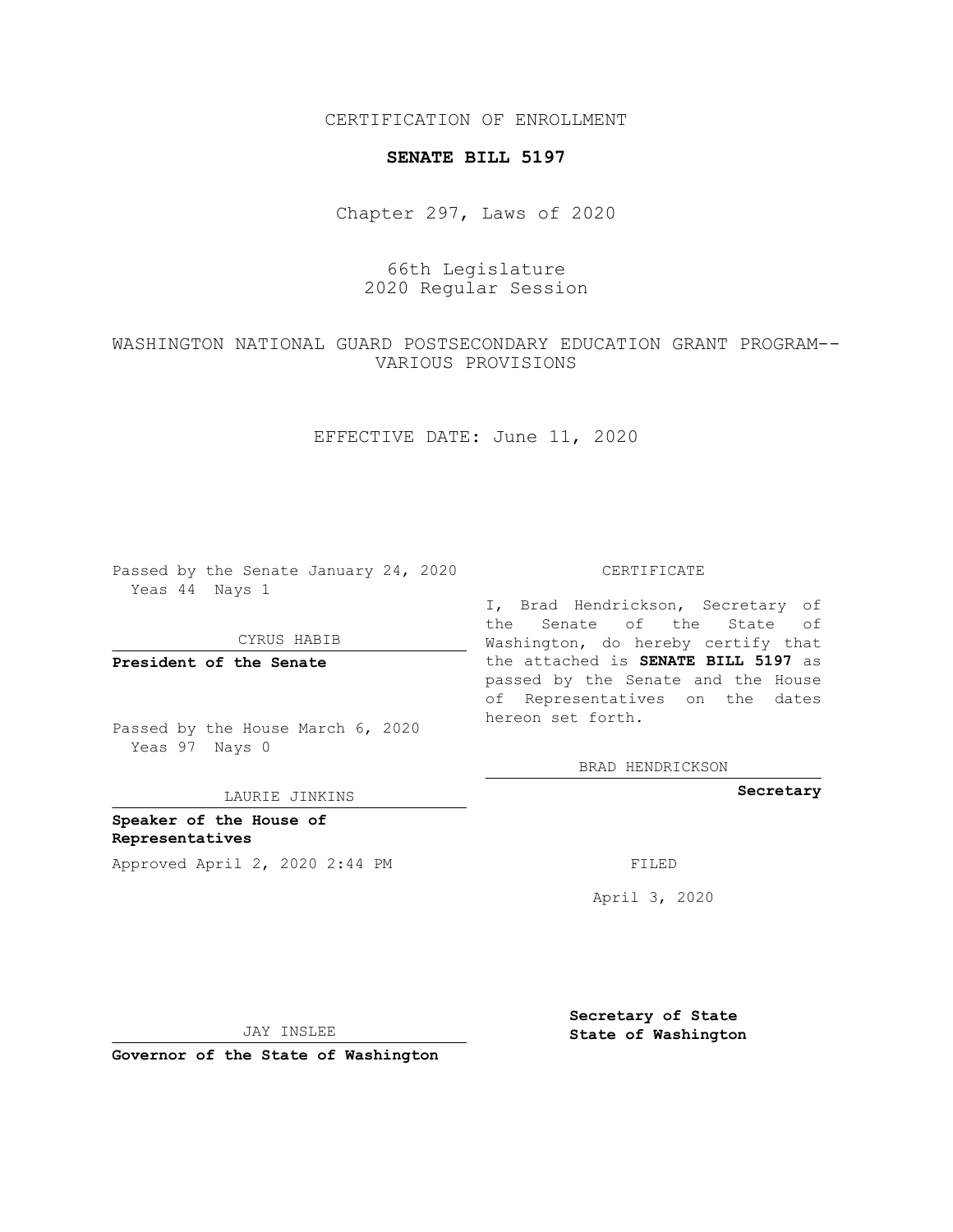## **SENATE BILL 5197**

Passed Legislature - 2020 Regular Session

**State of Washington 66th Legislature 2019 Regular Session**

**By** Senators Hobbs, Zeiger, Wagoner, Short, Bailey, Hunt, Fortunato, and Keiser; by request of Military Department

Read first time 01/15/19. Referred to Committee on Higher Education & Workforce Development.

1 AN ACT Relating to the Washington national guard postsecondary 2 education grant program; and amending RCW 28B.103.010, 28B.103.020, 3 and 28B.103.030.

4 BE IT ENACTED BY THE LEGISLATURE OF THE STATE OF WASHINGTON:

5 **Sec. 1.** RCW 28B.103.010 and 2006 c 71 s 1 are each amended to read as follows:6

7 Unless the context clearly requires otherwise, the definitions in 8 this section apply throughout this section and RCW 28B.103.020 and 9 28B.103.030.

10 (1) "Eligible student" means ((an enlisted)) a member ((or an 11 officer)) of ((the rank of captain or below in)) the Washington 12 national guard who attends an institution of higher education that is 13 located in this state and accredited by the Northwest Association of 14 Schools and Colleges, or ((beginning September 1, 2006,)) an 15 institution that is located in this state that provides approved 16 training under the Montgomery GI Bill, and who meets any additional 17 selection criteria adopted by the office and all of the following 18 participation requirements:

19 (a) Has not achieved a baccalaureate or higher degree from any 20 postsecondary institution;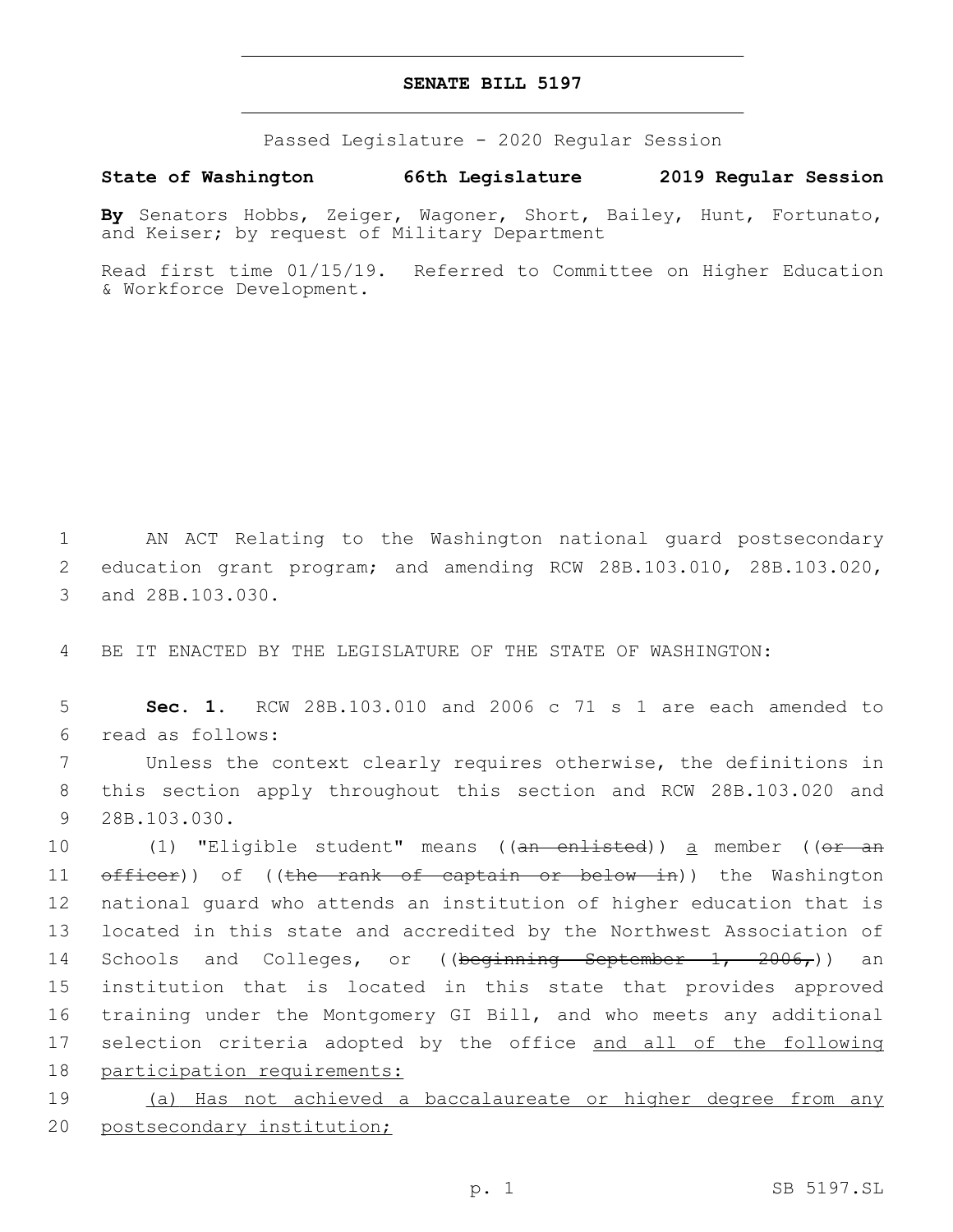1 (b) Is an active drilling member in good standing in the 2 Washington national guard as specified in rules adopted by the office 3 for implementation of the Washington national guard postsecondary 4 education grant; 5 (c) Has completed and submitted an application for student aid 6 approved by the office; 7 (d) Is a resident student as defined in RCW 28B.15.012; and 8 (e) Agrees to fulfill his or her service obligation. 9 (2) (("Conditional scholarship" means a loan that is forgiven in 10 whole or in part if the recipient renders service as a member of the 11 Washington national guard under rules adopted by the office. 12 (3))) "Forgiven" or "to forgive" or "forgiveness" means either to 13 render service in the Washington national guard in lieu of monetary 14 repayment, or to be relieved of the service obligation under rules 15 adopted by the office. 16 (3) "Grant" means the Washington national guard postsecondary 17 education grant as established in RCW 28B.103.020. 18 (4) "Office" means the office of ((the adjutant general of the 19 state military department)) student financial assistance created in 20 RCW 28B.76.090. 21 (5) "Participant" means an eligible student who has received a 22 ((conditional scholarship)) Washington national guard postsecondary 23 education grant under this chapter. 24 (6) "Service obligation" means serving in the Washington national 25 guard for a time period of at least one ((additional)) year of 26 service in the Washington national quard for each year ((of 27 conditional scholarship received under this program)) the student 28 receives a Washington national quard postsecondary education grant. 29 **Sec. 2.** RCW 28B.103.020 and 2006 c 71 s 2 are each amended to 30 read as follows: 31 Subject to amounts appropriated for this specific purpose, the 32 Washington ((state)) national guard ((conditional scholarship)) 33 postsecondary education grant program is established. The program 34 shall be administered by the office. In administering the program, 35 the powers and duties of the office shall include, but need not be 36 limited to:

37 (1) With the assistance of the Washington military department, 38 the selection of eligible students to receive ((conditional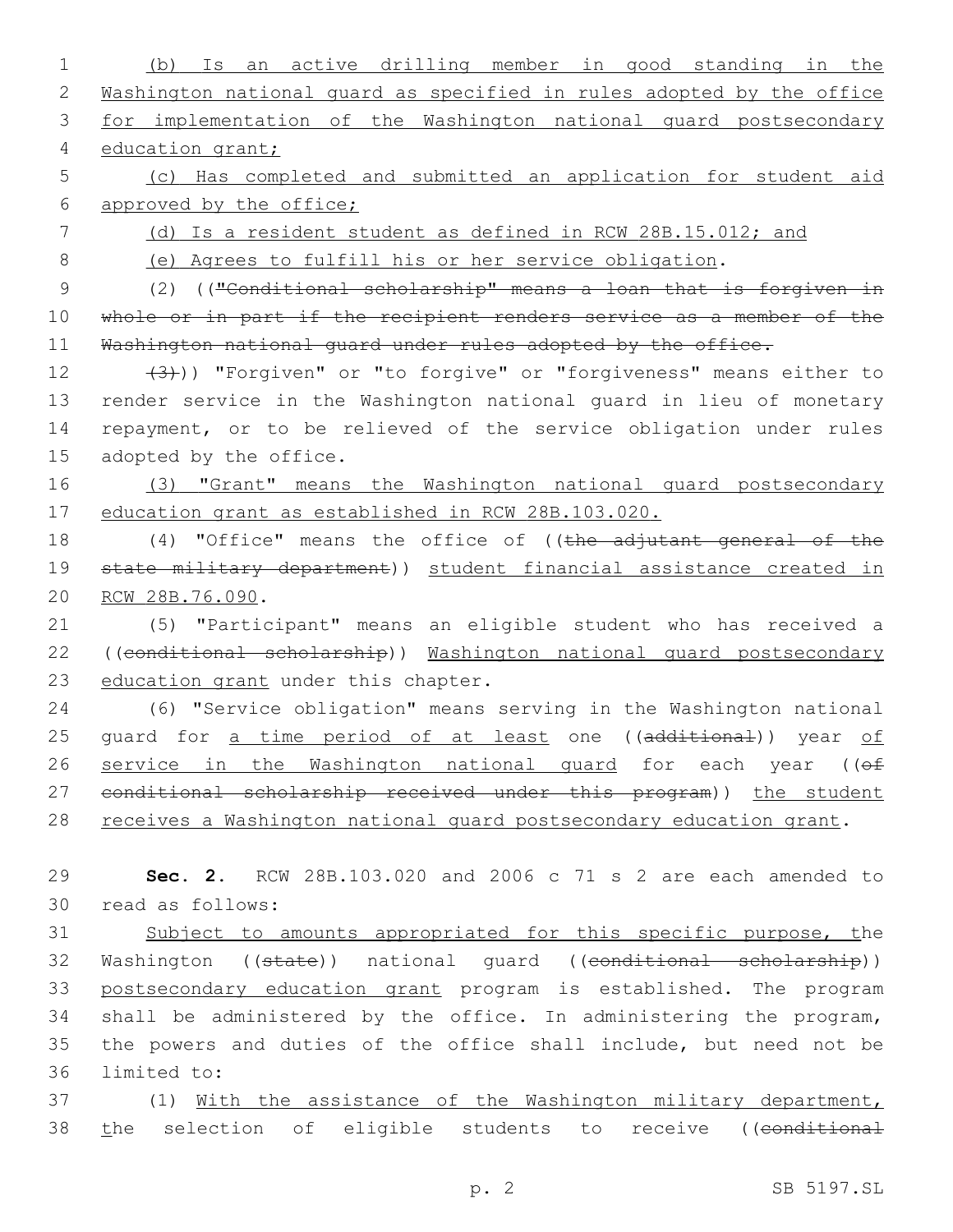1 scholarships)) the Washington national guard postsecondary education

2 grant as follows:

3 (a) An eligible student may receive a grant under this section to 4 help pay for postsecondary education program costs as approved by the 5 office. Awards shall be valued as follows:

6 (i) The difference between the student's tuition and required 7 fees, less the value of any federal and state funded grant, 8 scholarship, or waiver assistance the students receives; and

9 (ii) Five hundred dollars for books and materials.

10 (b) The Washington military department shall ensure that data 11 needed to identify eligible recipients are promptly transmitted to 12 the office.

13 (c) The annual amount of each Washington national guard 14 postsecondary education grant may vary, but may not exceed the annual 15 cost of undergraduate tuition fees and services and activities fees 16 at the University of Washington, plus an allowance for books and 17 supplies.

18 (d) Washington national guard postsecondary grant eligibility may 19 not extend beyond five years or one hundred twenty-five percent of 20 the published length of the program in which the student is enrolled 21 or the credit or clock-hour equivalent;

22 (2) The award of ((conditional scholarships)) grants funded by 23 federal and state funds, private donations, or repayments from any 24 participant who does not complete the participant's service 25 obligation ((. Use of state funds is subject to available funds. The 26 annual amount of each conditional scholarship may vary, but shall not 27 exceed the annual cost of undergraduate tuition fees and services and 28 activities fees at the University of Washington, plus an allowance 29  $for$  books and supplies));

30 (3) The adoption of necessary rules and ((guidelines)) policies, 31 including establishing a priority for eligible students attending an 32 institution of higher education located in this state that is 33 accredited by the Northwest Association of Schools and Colleges;

 (4) The adoption of participant selection criteria. The criteria may include but need not be limited to requirements for: Satisfactory 36 academic progress, ((minimum grade point averages,)) enrollment in courses or programs that lead to a baccalaureate degree or an associate degree or a certificate, and satisfactory participation as 39 a member of the Washington national guard;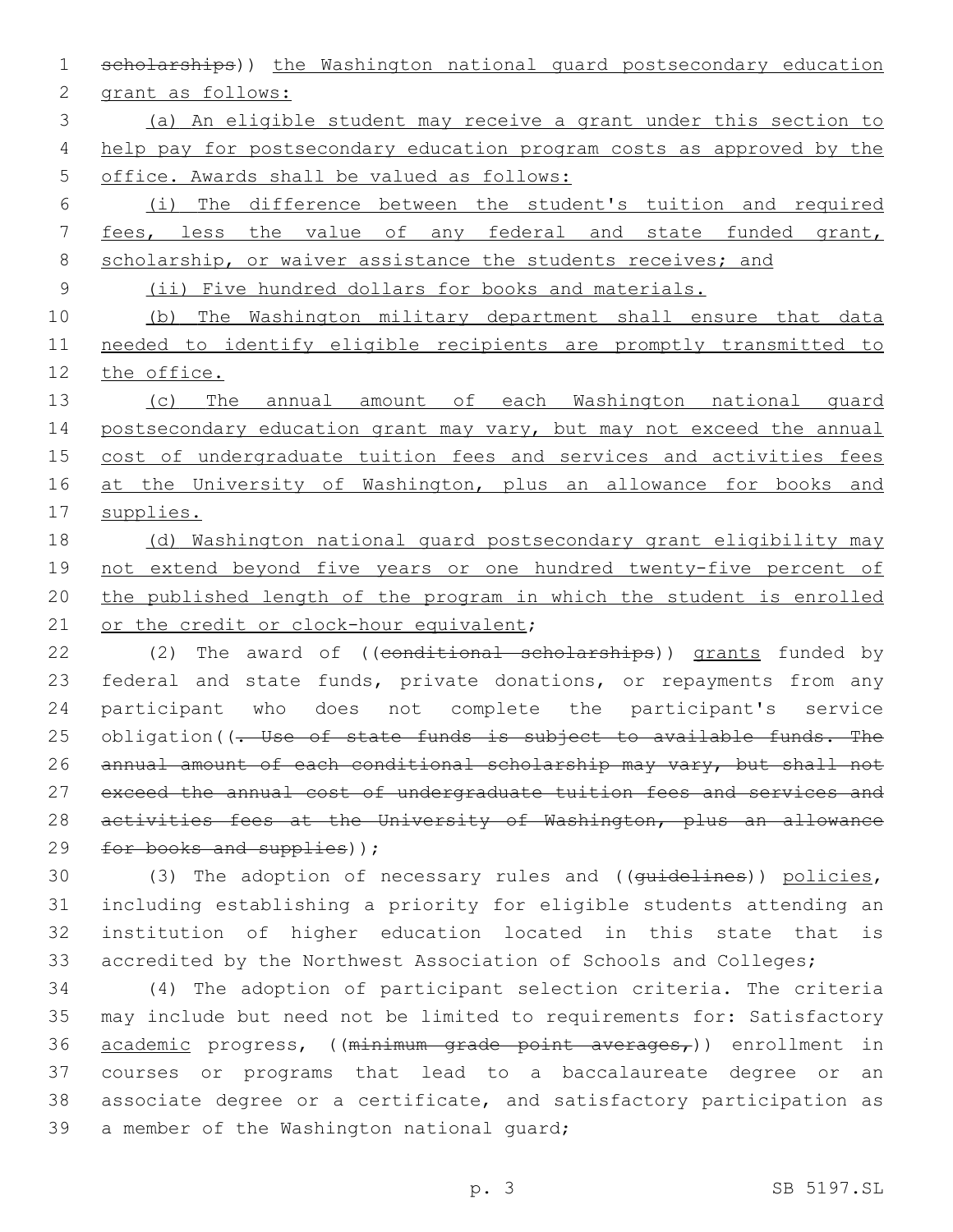1 (5) With the assistance of the Washington military department, 2 the notification of participants of their additional service 3 obligation or required repayment of the ((conditional scholarship)) 4 Washington national quard postsecondary education grant; and

5 (6) The collection of repayments from participants who do not 6 meet the ((eligibility criteria or)) service obligations.

7 **Sec. 3.** RCW 28B.103.030 and 2012 c 229 s 607 are each amended to 8 read as follows:

9 (1) Participants in the ((conditional scholarship)) Washington 10 national guard postsecondary education grant program incur an 11 obligation to repay the ((conditional scholarship)) grant, with 12 interest, unless they serve in the Washington national guard for one 13 ((additional)) year for each year ((of conditional scholarship)) they 14 received the grant, under rules adopted by the office.

15 (2) ((The entire principal and interest of each yearly)) The 16 office shall adopt rules addressing the terms for repayment ((shall 17 be forgiven for each additional year in which)), including applicable 18 interest rates, fees, and deferments, by a participant ((serves in)) 19 who does not render service as a member of the Washington national 20 quard( $\sqrt{t}$  under rules adopted by the office)) necessary to satisfy his 21 or her service obligation.

22 (3) ((If a participant elects to repay the conditional 23 scholarship, the period of repayment shall be four years, with 24 payments accruing quarterly commencing nine months from the date that 25 the participant leaves the Washington national guard or withdraws 26 from the institution of higher education, whichever comes first. The 27 interest rate on the repayments shall be eight percent per year. 28 Provisions for deferral and forgiveness shall be determined by the  $29$   $\theta$ ffice.

 $(4)$ )) The office is responsible for collection of repayments made under this section. The office shall exercise due diligence in such collection, maintaining all necessary records to ensure that maximum repayments are made. Collection and servicing of repayments under this section shall be pursued using the full extent of law, including wage garnishment if necessary. The office is responsible to forgive all or parts of such repayments under the criteria established in this section, and shall maintain all necessary records of forgiven 38 payments. ((The office may contract with the office of student financial assistance for collection of repayments under this section.

p. 4 SB 5197.SL